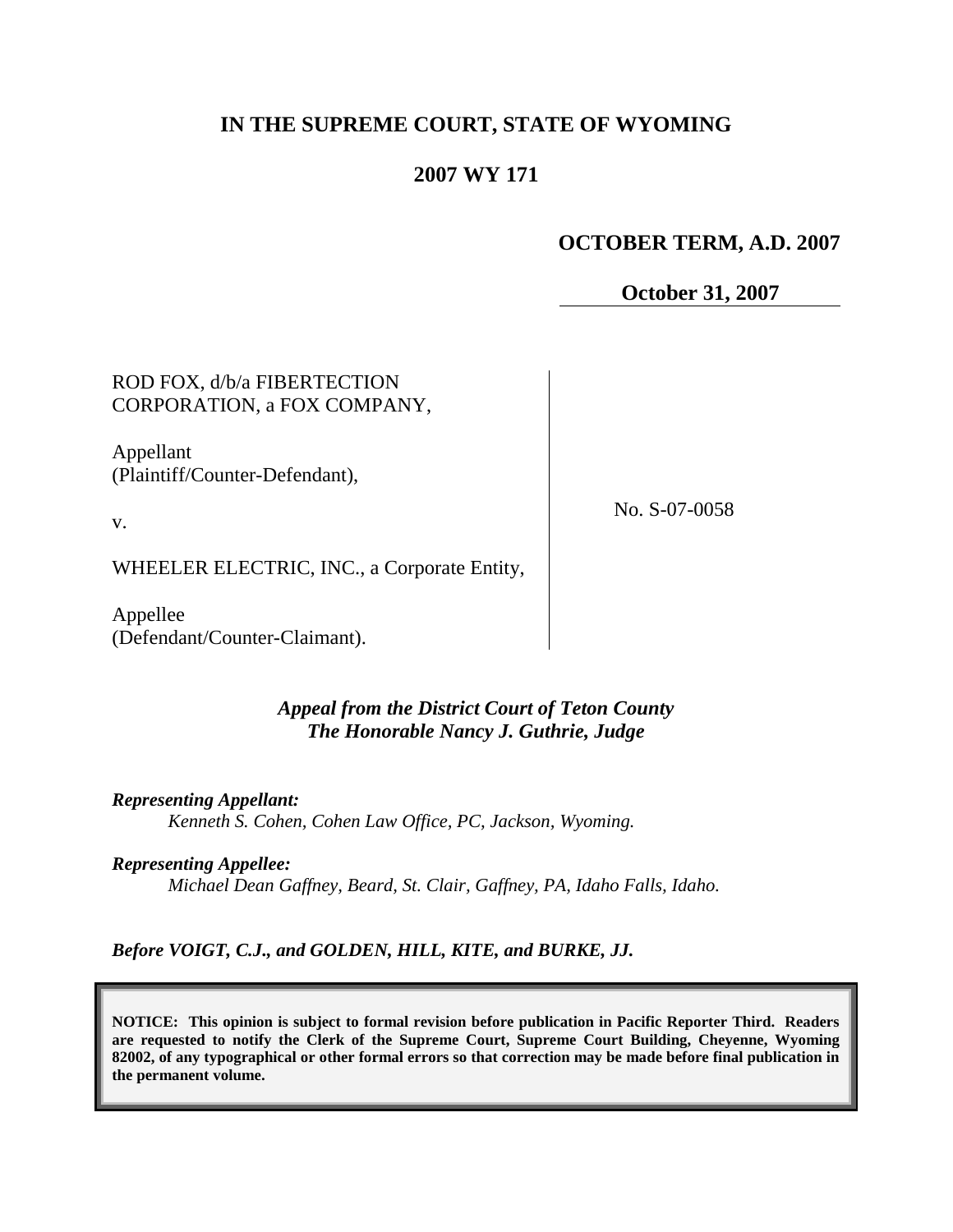### **BURKE, Justice.**

[¶1] This is an appeal from the trial court"s judgment that Rod Fox and Fibertection Corporation breached a contract with Wheeler Electric, Inc., to supply fire alarm equipment. We affirm.

### *ISSUES*

[¶2] Appellant raises four issues for our consideration. To facilitate discussion, we place them in this order:

- 1. Did the district court err in concluding that the parties' contract required equipment from one particular manufacturer when the contract specifications provided that other manufacturers" equipment would be accepted and the equipment was conforming?
- 2. Did the district court err in imposing procedural requirements contained in a Request for Proposal when the district court did not find the RFP to be part of the parties' agreement?
- 3. Did the district court err in excluding the Customer Application and Agreement for Credit as part of the parties' contract merely on the basis that it was remote in time, when the parties" credit relationship was ongoing and had not expired?
- 4. Did the district court err in not applying Article 2 of the Uniform Commercial Code to the parties' contract for supplying, testing, and certifying fire alarm equipment?

## *FACTS*

[¶3] The basic facts in this case are not disputed. Rod Fox is the president and owner of Fibertection Corporation, a Wyoming corporation that supplies fire alarm, security, and communications equipment and support services. Wheeler Electric, Inc., an Idaho corporation, is a family-owned electrical contractor. The two companies worked together on a number of projects over the years, and enjoyed a good business relationship until this dispute arose.

[¶4] In 2004, Bechtel BWXT Idaho, LLC, was the operating contractor for the United States Department of Energy"s Idaho National Energy and Environmental Laboratory. Bechtel sent Wheeler, among other potential sub-contractors, a Request for Proposal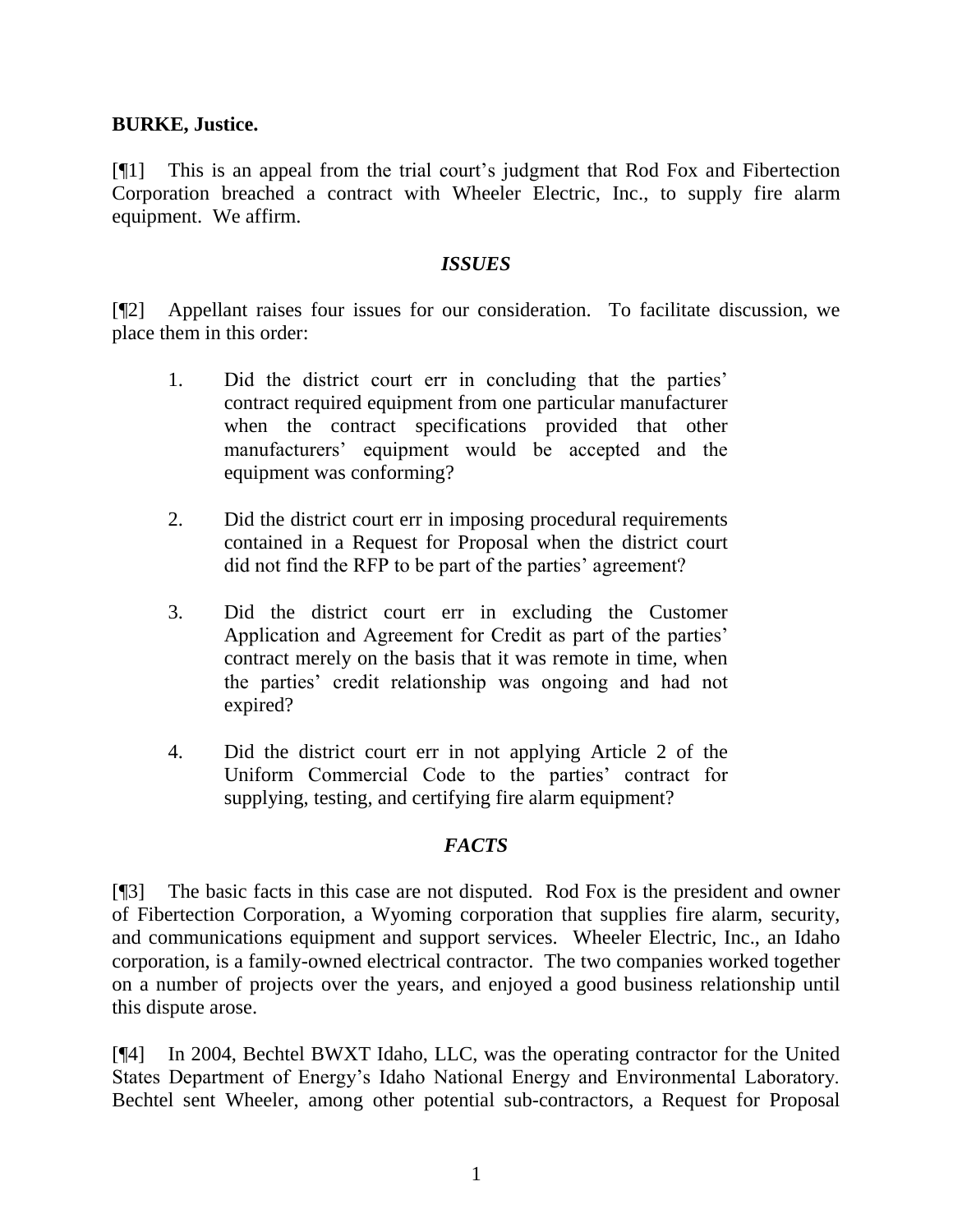(RFP) for a project to upgrade the laboratory"s fire monitoring systems. Wheeler, in turn, asked Fibertection to submit a proposal to supply fire alarm equipment for the project. Wheeler gave Fibertection a copy of the Construction Specifications for the project, which indicated that the equipment supplied should be made by a manufacturer known as Digitize.

[¶5] Fibertection submitted a bid to Wheeler, "in conformance with the plans and specifications," to provide the equipment at a price of \$289,974. Fibertection also proposed an alternative bid of \$226,490 to provide similar equipment from a maker known as Radionics. Fibertection's bids were significantly below its competitor's, and Wheeler used Fibertection"s bid to prepare its proposal to Bechtel. Wheeler passed on Fibertection"s proposal to use Radionics equipment, but Bechtel rejected the proposal, indicating that it preferred the Digitize equipment. After Bechtel awarded the contract to Wheeler, Wheeler issued a purchase order to Fibertection.

[¶6] When Fibertection tried to order the Digitize equipment, however, it learned that its distributor was prohibited by Digitize from supplying equipment for a project in Idaho. The only authorized Idaho distributor was Fibertection"s competitor, the one that had submitted the substantially higher bid to Wheeler. Unable to obtain the Digitize equipment, Fibertection instead ordered equipment from another manufacturer, Keltron. When Fibertection later told Wheeler that it would be supplying Keltron equipment for the project, it asserted that the Keltron equipment was in full compliance with the plans and specifications, and was equal to or better than the Digitize equipment. Fibertection provided documentation to that effect to Wheeler, who passed it on to Bechtel with a request that Bechtel approve the use of Keltron equipment. However, Bechtel told Wheeler there was not enough time to review the Keltron information without compromising the project schedule, and again indicated that it would require the Digitize equipment as listed in the Construction Specifications.

[¶7] After Bechtel rejected the Keltron equipment, Wheeler told Fibertection that it would have to provide the required Digitize equipment, or else Wheeler would have to obtain it from another source. Fibertection confirmed that it would not provide the Digitize equipment. Wheeler therefore obtained it from Fibertection's competitor, at a price substantially higher than Fibertection"s bid.

[¶8] Fibertection contended that its contract with Wheeler allowed it to provide either Digitize equipment or equipment from another manufacturer if it met the technical requirements for the project. Wheeler contended otherwise, leading to this litigation. The trial court agreed with Wheeler, and ruled that Fibertection had breached the contract by failing to provide Digitize equipment. As damages, it awarded Wheeler the difference between Fibertection"s bid price and the higher price Wheeler paid the competitor for the Digitize equipment. Fibertection appeals from that judgment.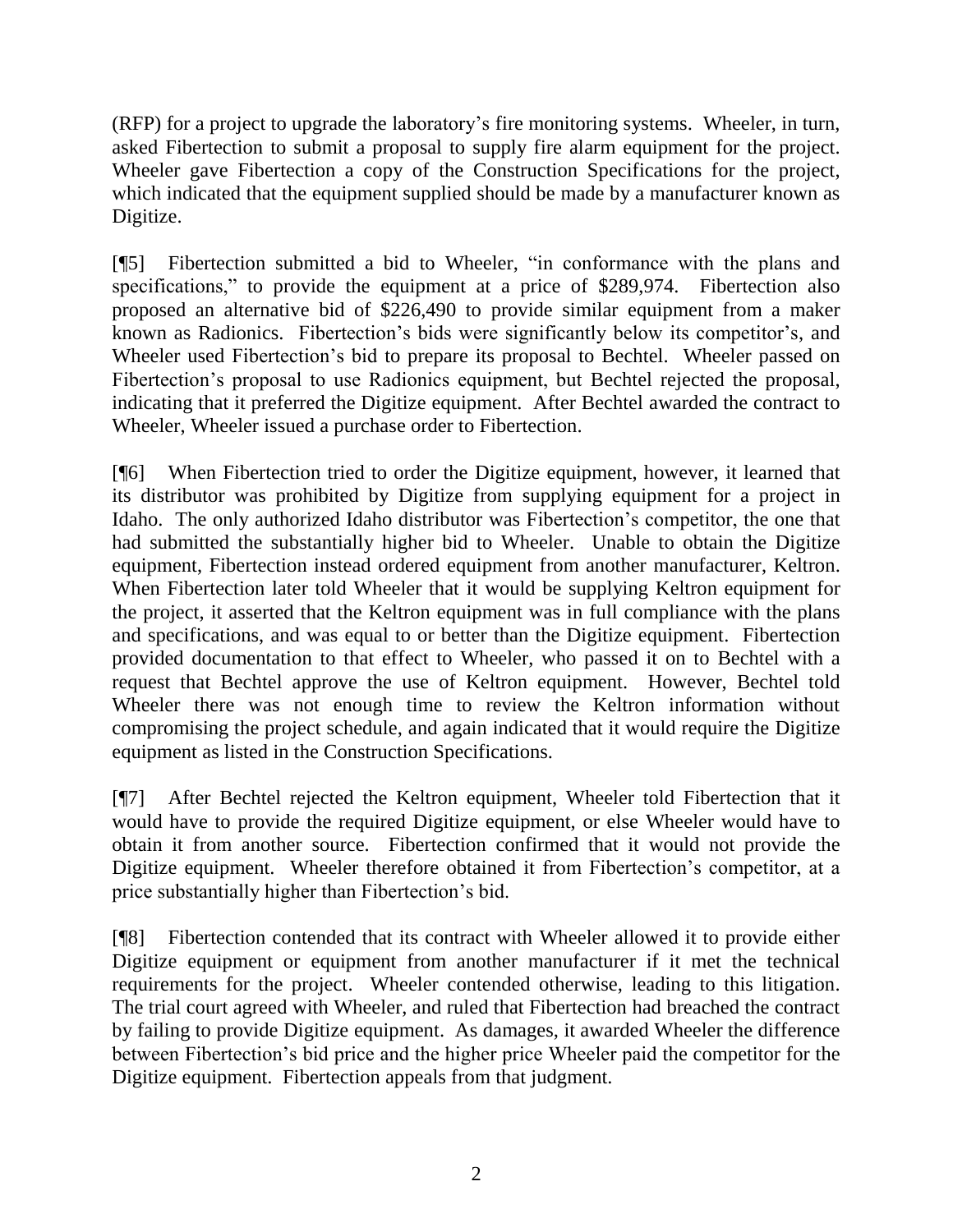#### *STANDARD OF REVIEW*

[¶9] Following a bench trial, we review the trial court"s findings of fact for clear error, and its conclusions of law *de novo*. *Pinther v. Ditzel*, 2007 WY 116, ¶ 3, 163 P.3d 816, 816 (Wyo. 2007). Fibertection does not dispute the trial court"s findings of fact, but takes issue with its application of legal standards to those facts. Accordingly, in reviewing these questions of law, we afford no deference to the legal conclusions of the trial court. *Jacoby v. Jacoby*, 2004 WY 140, ¶ 7, 100 P.3d 852, 855 (Wyo. 2004).

#### *DISCUSSION*

[¶10] A trial court follows a familiar path when interpreting or construing a contract. The primary focus is on determining the intent of the parties to the contract. The initial question is whether the language of the contract is clear and unambiguous. If it is, then the trial court determines the parties" intent from the contract language alone. It does not consider extrinsic evidence, although it may consider the context in which the contract was written, including the subject matter, the purpose of the contract, and the circumstances surrounding its making, all to help ascertain what the parties intended when they made the contract. The trial court then enforces the contract in accordance with the plain meaning its language would be given by a reasonable person. All of these issues—deciding whether a contract is unambiguous, determining the parties' intent from the unambiguous language, and enforcing the contract in accordance with its plain meaning—involve questions of law for the trial court. When we undertake *de novo* review of the trial court's conclusions of law, we follow the same familiar path. *See Double Eagle Petroleum & Mining Corp. v. Questar Exploration & Production Co.*, 2003 WY 139, ¶¶ 7-8, 78 P.3d 679, 681-82 (Wyo. 2003), *and cases cited therein*.

### *1. Digitize Equipment*

[¶11] The trial court ruled that the contract between Fibertection and Wheeler was made up of three separate documents: (1) the Construction Specifications from Bechtel; (2) the bid that Fibertection submitted to Wheeler; and (3) the purchase order that Wheeler issued to Fibertection. The parties do not dispute this, and the record contains ample evidence that the parties intended to include these documents as components of their contract.

[¶12] Fibertection does dispute the trial court"s conclusion that the contract required Fibertection to supply Digitize equipment. While Fibertection acknowledges that it was obligated to supply equipment that conformed to the Construction Specifications, it asserts that it could select any manufacturer whose equipment met the technical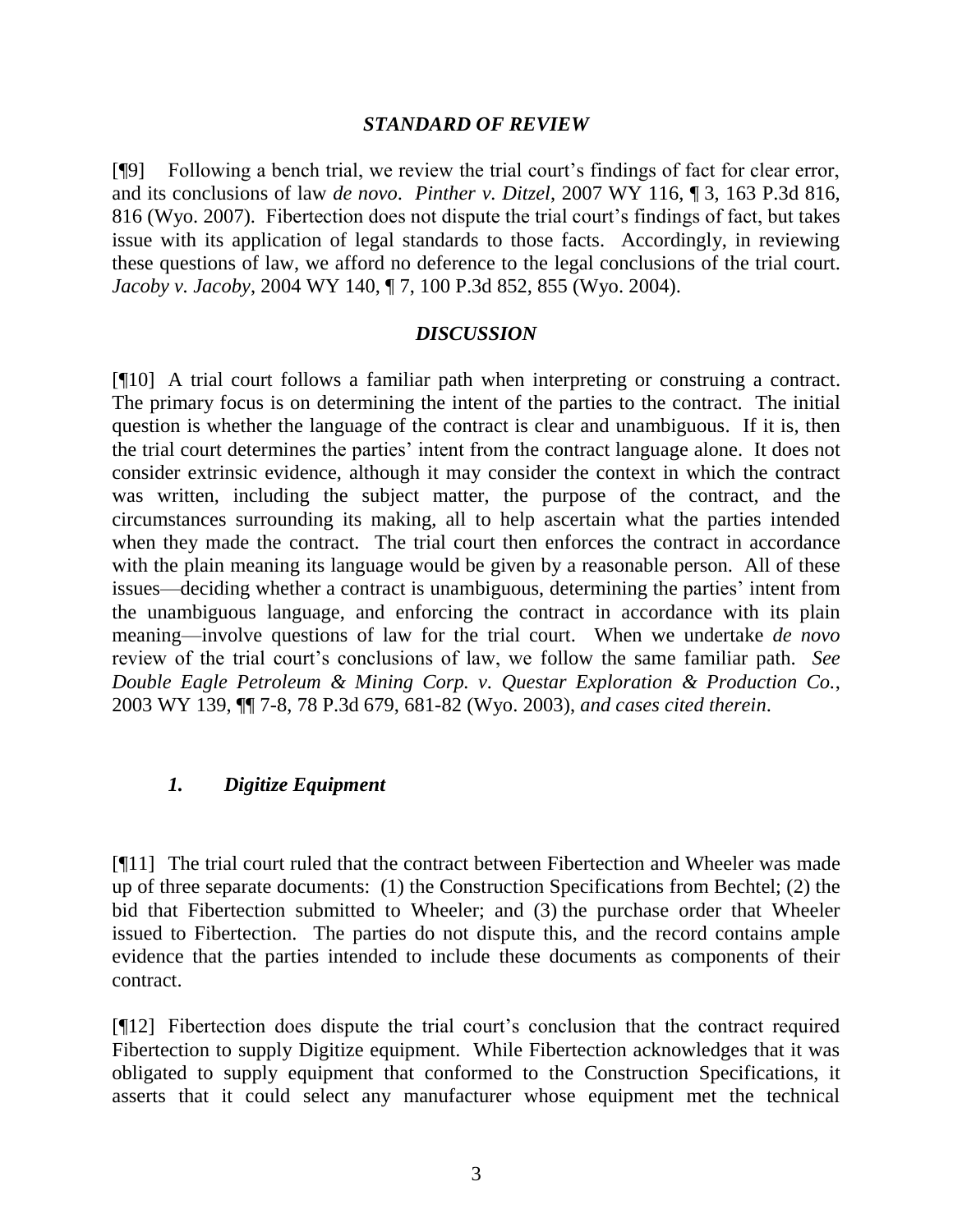requirements of the Specifications. However, our review confirms that the trial court's conclusion accurately reflects the reasonable and plain meaning of the contract language.

[¶13] The bid that Fibertection submitted to Wheeler stated that it was "in conformance with the plans and specifications for all equipment." The first page of the referenced Construction Specifications stated that the scope of work for the project includes "[f]urnishing, installation, termination, and testing of . . . [t]wo Digitize 3505 control panels" in one location, "a Digitize 3505 control panel . . . using the Digitize CAPS II software system language" in another location, and a "Digitize CGRMS front end computer." It also required "[p]rogramming of all of the input points from the various DACTs into the Digitize DDI-9E DACR." The Specifications also contained these further provisions about the equipment to be supplied:

> Approved Equal: Whenever a product is specified by using a proprietary name, the name of a manufacturer, or vendor, the specific item mentioned shall be understood as establishing type, function, dimension, and quality desired. Other manufacturer's products will be accepted [by Bechtel], provided sufficient information is submitted by [Wheeler to Bechtel] to demonstrate that products proposed are equivalent to those named.

. . .

Or Equal Material or Equipment Submittals: All "or equal" materials, equipment or systems shall be identified and submitted for approval as required by the Subcontractor Requirements Manual.

When an "equal" item is proposed, data shall be submitted to [Bechtel] by [Wheeler] in such detail that clearly illustrate that the item, including components and fabrication thereof, or that adjustment of features to make the item "equal", meets requirements of the subcontract drawings and specifications. An "or equal" submittal shall contain as a minimum all operating and physical parameters necessary to show that the material or equipment is equivalent to the specified material or equipment. All parameters shall be specifically identified by [Wheeler] in the proposal. Exceptions or differences between the specified item and the "or equal" item shall also be identified. [Wheeler] shall submit data for "equal" approval and obtain [Bechtel]"s approval before committing to purchase the proposed "equal" item.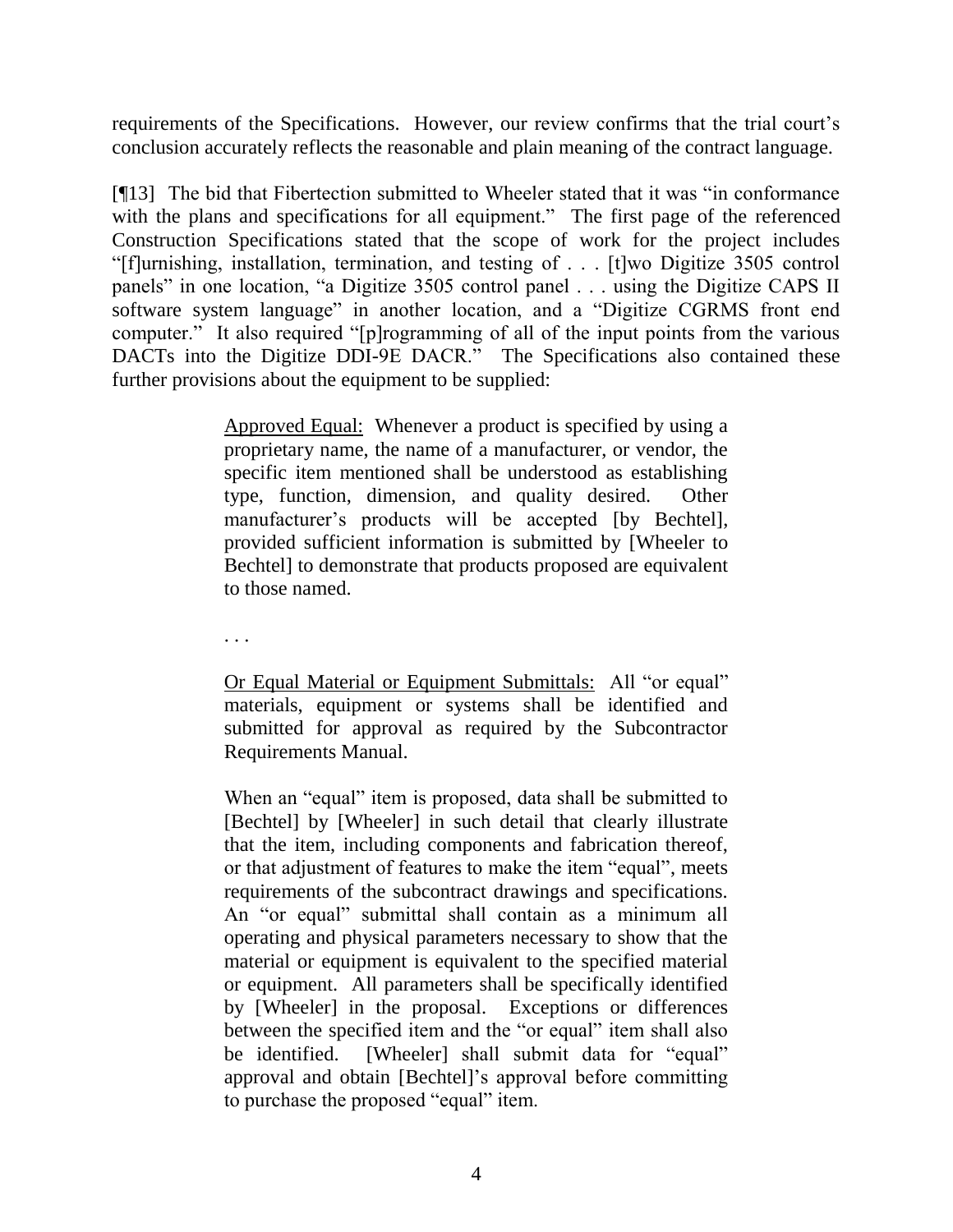[¶14] Representatives of Wheeler testified that they understood these provisions as requiring Fibertection to supply Digitize equipment unless Bechtel approved a different manufacturer. Bechtel did not approve any other manufacturer, and specifically rejected Radionics and Keltron equipment. Accordingly, Wheeler was required to supply Digitize equipment to Bechtel, and in turn, believed that Fibertection was required to supply Digitize equipment to Wheeler.

[¶15] On behalf of Fibertection, Mr. Fox testified that he had initially intended to provide Digitize equipment because it was "desired," as stated in the first paragraph of the Specifications quoted above. Mr. Fox asserted that "desired" did not equal "required." This focus on the single word "desired" is too narrow. The word must be considered in the context of the contract as a whole. *Polo Ranch Co. v. City of Cheyenne*, 969 P.2d 132, 136 (Wyo. 1998). The contract provisions quoted above plainly provided that equipment from a manufacturer other than Digitize was subject to Bechtel"s approval. If it did not approve of alternative equipment, then Digitize equipment was required. In this context, the word "desired" expresses not merely a preference, but a requirement. Moreover, the language made it plain that the choice to approve or reject any other equipment belonged to Bechtel. There is nothing in the contract language suggesting that Fibertection was entitled to make a unilateral decision to substitute Keltron equipment for the listed Digitize equipment. Giving the contract language its reasonable and plain meaning, we agree with the trial court's conclusion that the contract obligated Fibertection to supply Digitize equipment.

## *2. Requirements from the Request for Proposal*

[¶16] The RFP that Bechtel gave to Wheeler did not become part of the contract between Fibertection and Wheeler. Neither party asserts that the RFP was meant to be incorporated into their agreement. Fibertection contends, however, that the trial court erred by imposing some of the procedural requirements of the RFP on Fibertection, even though the RFP was not part of their contract.

[¶17] The specific RFP language that Fibertection quotes is that, "[u]nless the Offeror clearly indicates in the proposal that it is offering an "equal" product, the proposal shall be considered as offering the brand name product(s) referenced in the solicitation." All parties agree that the RFP, through this and other language, required Wheeler to submit a proposal to substitute another brand of equipment at the time it submitted its proposal to Bechtel. Fibertection asserts that it was not subject to this same requirement. However, Fibertection overlooks language from the Construction Specifications, quoted above, also requiring that information on alternative equipment "shall be specifically identified by [Wheeler] *in the proposal*." (Emphasis added.) It is undisputed that the Construction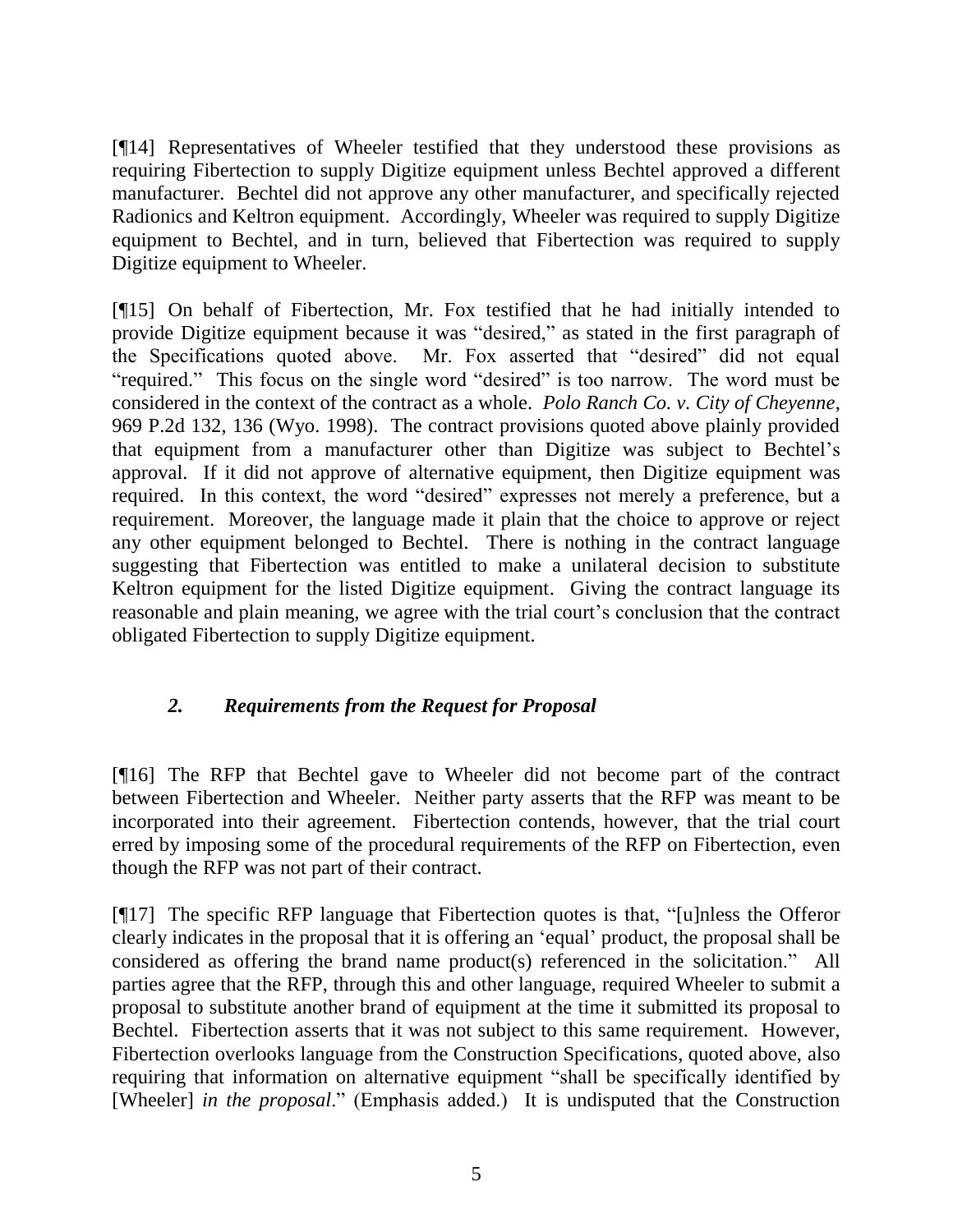Specifications were part of the contract between Fibertection and Wheeler, and it was language from the Construction Specifications, not provisions of the RFP, that the trial court enforced against Fibertection.

[¶18] Fibertection"s suggestion that it was not subject to the Specifications" requirement to submit information on alternative equipment "in the proposal" because it was submitting a bid rather than a proposal is wholly unconvincing. Fibertection did not establish any meaningful distinction between a proposal and a bid. Moreover, the fact that Fibertection, in its bid, proposed Radionics equipment as an alternative strongly suggests that Fibertection knew that a proposal for alternative equipment had to be submitted at the beginning. Again, we uphold the trial court's conclusion.

[¶19] After considering Fibertection"s contentions, reviewing the record, and analyzing the trial court's conclusions, we agree with the trial court's reasoning, and uphold its conclusions that:

> It was not until after the contract had been formed that Fibertection requested approval for Keltron equipment in violation of the express terms of the specifications requiring that such a request be made at the time of the proposal. The contract specifies Digitize equipment. Fibertection acknowledged that its bid was submitted based on Digitize equipment. The parties did not agree to Keltron equipment or any other "or equal" equipment when the contract was entered. . . . Fibertection"s refusal to provide Digitize equipment constitutes [breach of the contract].

# *3. Customer Application and Agreement for Credit*

[¶20] Four years before entering into the contract at issue here, Fibertection and Wheeler executed a Customer Application and Agreement for Credit. The trial court held that this Agreement was not part of the contract between Fibertection and Wheeler because it was too remote in time. Fibertection asserts that this was in error because the Agreement, though predating the contract by several years, was still in effect. We need not decide if the trial court ruled correctly, however, because the Agreement contains no provisions with any impact on the issues raised by Fibertection in this appeal.

[¶21] Although Fibertection does not mention this in its appeal brief, at trial it pointed to a provision of the Agreement stating that Fibertection was not subject to any "flowdown" terms or conditions, by which Fibertection meant that the terms or conditions of the contract between Wheeler and Bechtel would not "flow-down" and become binding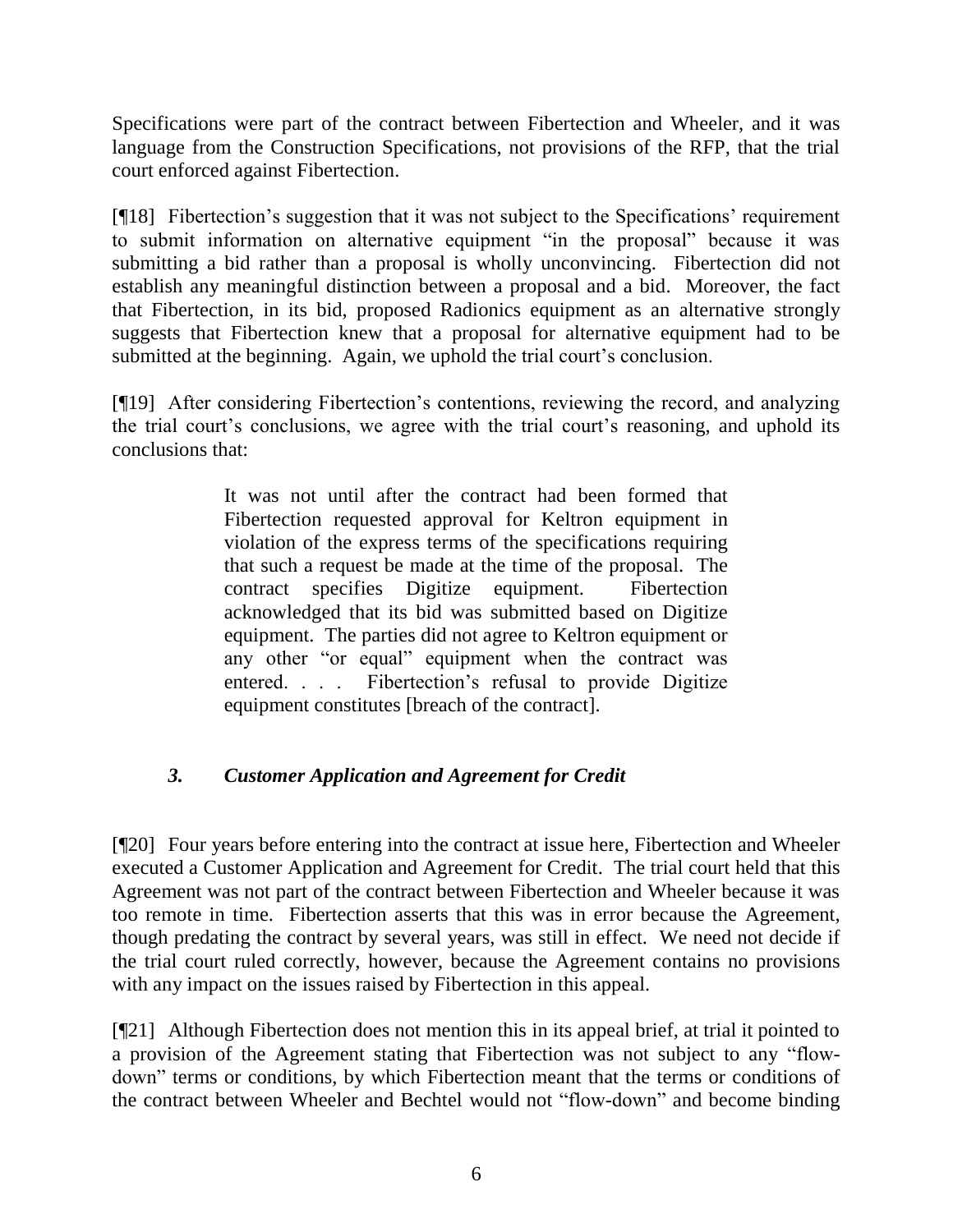on Fibertection. Specifically, it claims that Bechtel"s approval or disapproval of Wheeler's request to substitute parts should not "flow-down" and affect Fibertection's obligation to Wheeler. As discussed previously, however, the trial court was not imposing on Fibertection any terms or conditions from the contract between Wheeler and Bechtel. Rather, it was enforcing the express terms and conditions of Fibertection's contract with Wheeler. Even if we were to interpret the "flow-down" provision of the Agreement as Fibertection suggests, it would make no difference in our decision.

[¶22] The only other part of the Agreement with potential relevance is one that might allow Fibertection to recover attorney"s fees. Because Fibertection is not the successful party in this case, that provision is also irrelevant. There is no reason for us to determine whether or not the Agreement was a part of the contract.

# *4. Uniform Commercial Code*

[¶23] Fibertection also cites Article 2 of the Uniform Commercial Code for the proposition that "[g]oods or conduct including any part of a performance are "conforming" or conform to the contract when they are in accordance with the obligations under the contract." Wyo. Stat. Ann. § 34.1-2-106(b) (LexisNexis 2007). The Keltron equipment "was in full conformity with the contract," Fibertection asserts, because the evidence is undisputed "that Keltron equipment was equivalent to or superior to Digitize equipment." In this argument, however, Fibertection again ignores the provisions of the Construction Specifications that, as already discussed, required Digitize equipment. Fibertection's untimely submission of information that the Keltron equipment was as good as or better than the Digitize equipment did not give Bechtel sufficient time to consider the substitution without delaying the project, and imposed no obligation on Bechtel to approve of the substitution. Put another way, the Keltron equipment did not conform because it was not in accordance with Fibertection"s obligations under the contract to provide Digitize equipment or obtain approval to substitute Keltron equipment.

[¶24] Fibertection cites *Courtesy Enterprises, Inc. v. Richards Laboratories*, 457 N.E.2d 572, 575 (Ind. 1983), for the proposition that "[i]n determining whether goods are conforming, previous dealings between the parties are relevant." Fibertection asserts that in their prior dealings, Wheeler had always specified brand names on its purchase orders when specific products were required. Because Wheeler's purchase order for this project did not specify Digitize equipment, Fibertection suggests that Digitize equipment was not required.

[¶25] Wyoming law similarly provides that parties" course of dealings in prior transactions may "give particular meaning to and supplement or qualify terms of an